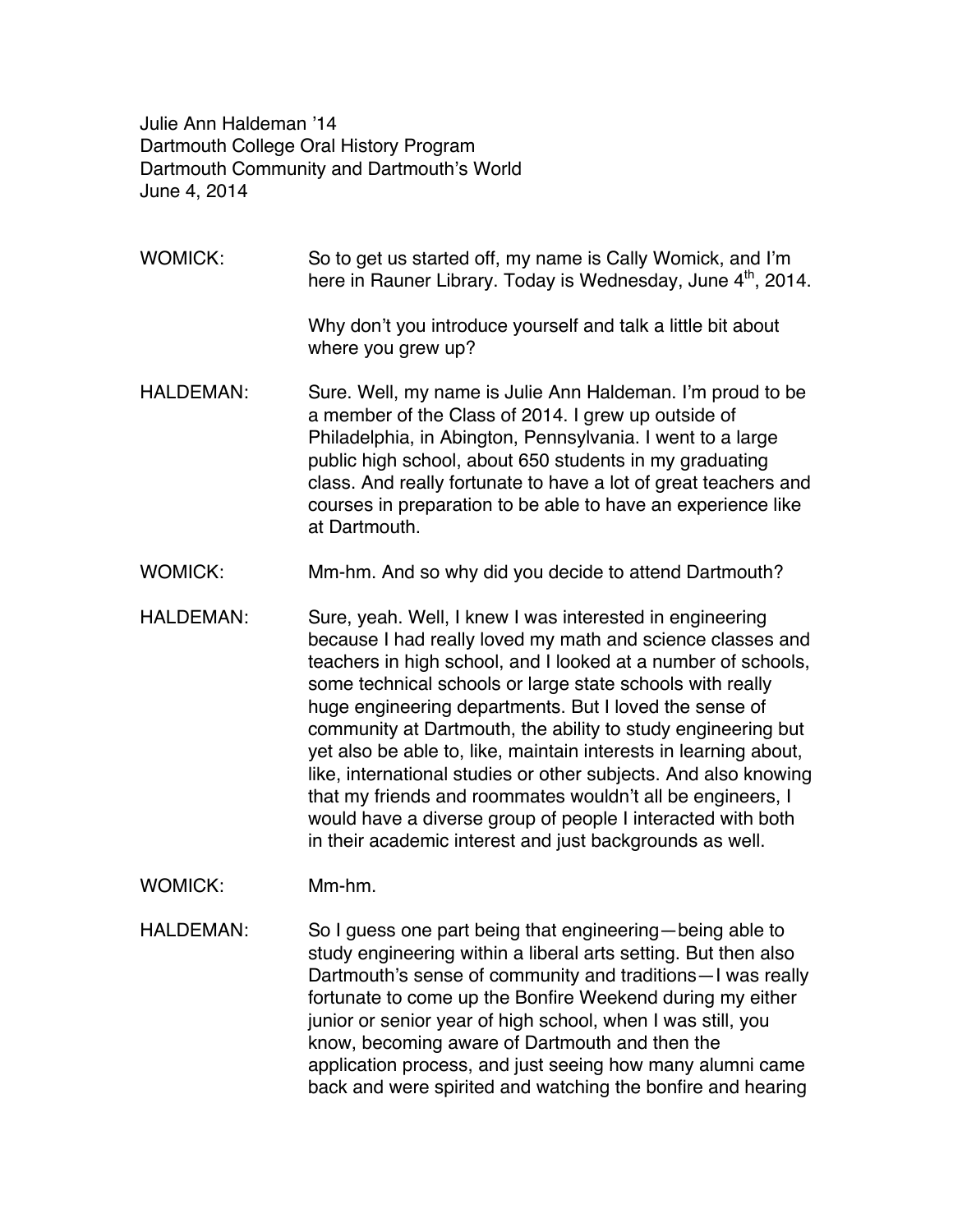|                  | about the other–Winter Carnival and other traditions and<br>how loyal the alums were really attracted me to this school.<br>And we're kind of nestled away in Hanover, but because<br>you're not going off to your big city on the weekends or going<br>home, you're really here to invest in your friendships and<br>relationships here on campus.                                                                                                                                                                         |
|------------------|-----------------------------------------------------------------------------------------------------------------------------------------------------------------------------------------------------------------------------------------------------------------------------------------------------------------------------------------------------------------------------------------------------------------------------------------------------------------------------------------------------------------------------|
|                  | Yeah, so I guess those things drew me here. A little<br>sentimental to be doing this senior week. [Both chuckle.]                                                                                                                                                                                                                                                                                                                                                                                                           |
| <b>WOMICK:</b>   | Yeah, so make it even more sentimental—[laughter]—what<br>was it like your first week on campus as a student during<br>orientation and then classes?                                                                                                                                                                                                                                                                                                                                                                        |
| <b>HALDEMAN:</b> | Sure, yeah. Well, I'm sure many people say that DOC trips<br>experience is just a wonderful, full-force thrown into the<br>Dartmouth atmosphere. And I'm not super outdoorsy, but I<br>appreciated my leaders and the camaraderie of the other<br>students I met on that trip.                                                                                                                                                                                                                                              |
|                  | And then, yeah, jumping into classes freshman year, I was,<br>like, full steam ahead with my engineering prerequisites, and<br>so the classes were definitely a challenge in itself. I think I<br>learned a lot about—unlike in high school, when you could<br>kind of just almost do your homework on your own, freshman<br>fall was when it sunk in that the professors, like, expect you<br>to work in teams because it's just so challenging, too time<br>consuming for one student to kind of figure out on their own. |
|                  | But, yeah, I really appreciated forming little study groups,<br>and there was a group of about four or five of us that had-<br>we had two classes together each term for freshman year,<br>so we really became a strong, like, core group of engineering<br>students or soon-to-be engineering students.                                                                                                                                                                                                                    |
| <b>WOMICK:</b>   | What a great thing to find early on.                                                                                                                                                                                                                                                                                                                                                                                                                                                                                        |
| HALDEMAN:        | Yeah, yeah.                                                                                                                                                                                                                                                                                                                                                                                                                                                                                                                 |
| <b>WOMICK:</b>   | Who would you say were your first group of friends here? I<br>guess other than those.                                                                                                                                                                                                                                                                                                                                                                                                                                       |
| <b>HALDEMAN:</b> | Yeah, sure. Well, kind of funny. One of my best friends on<br>campus I met in pre-orientation. There was, like, a Meet and                                                                                                                                                                                                                                                                                                                                                                                                  |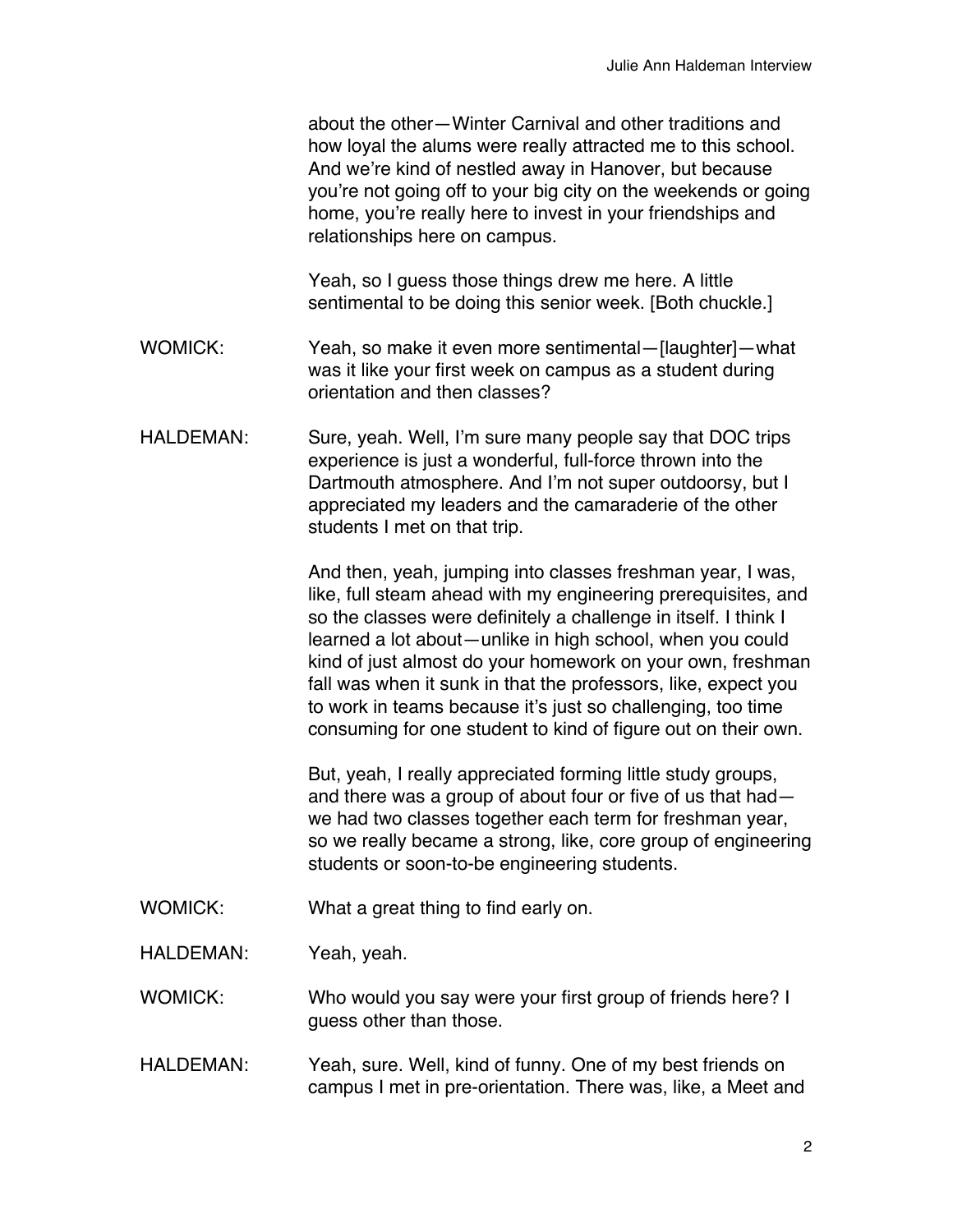Greet bagel breakfast at Parkhurst, and it was at the dean of the college at the time. And there's another girl who was sitting there and kind of didn't know that many people, either, and so we just started talking, and then we ended up being roommates and then we'll be real-life roommates. We'll live together next year.

So it was really amazing. She's actually—has a twin, and so I then quickly, after meeting her, I met her twin, and there came to be a group of maybe four or five of us that spent a lot of time together freshman year, kind of navigating the social scene and finding our own fun and watching movies together. None of them study engineering, so I really found it as a great—like, I had my engineering study group and friends in that sort of academic setting, and then I really appreciated having this other group of people that I spend quite a bit of time with.

WOMICK: Mm-hm. Great.

Are there any memories in particular that stand out in freshman year?

HALDEMAN: Sure. So freshman fall, I wanted to jump into Dartmouth traditions, and so I served as the Bonfire co-chair with another '14, so he actually happened to live right next door to me, which is completely random; it could be anyone within our class of 1,200 students or so. But that was really a fun experience, just to be thrown into—we, you know, really didn't know what we were doing or know that much more about campus than all of our classmates, and then within four weeks—a lot of meetings in conferences and special events and they sat us down, like, you know, "You're responsible for"—[chuckles]—"for this big event that the whole Dartmouth community, like, looks to. It brings everyone together." But it was really fun to work together with this classmate and floor mate.

> It was such an honor to be able to, like, light the bonfire with the other co-chair and about ten other students who were really active volunteers. We were kind of in the middle space, where the S&S [Department of Safety and Security] kind of ropes off, and just hearing, like, the crowd of fellow '14s and that middle ring and then alumni on the outside—I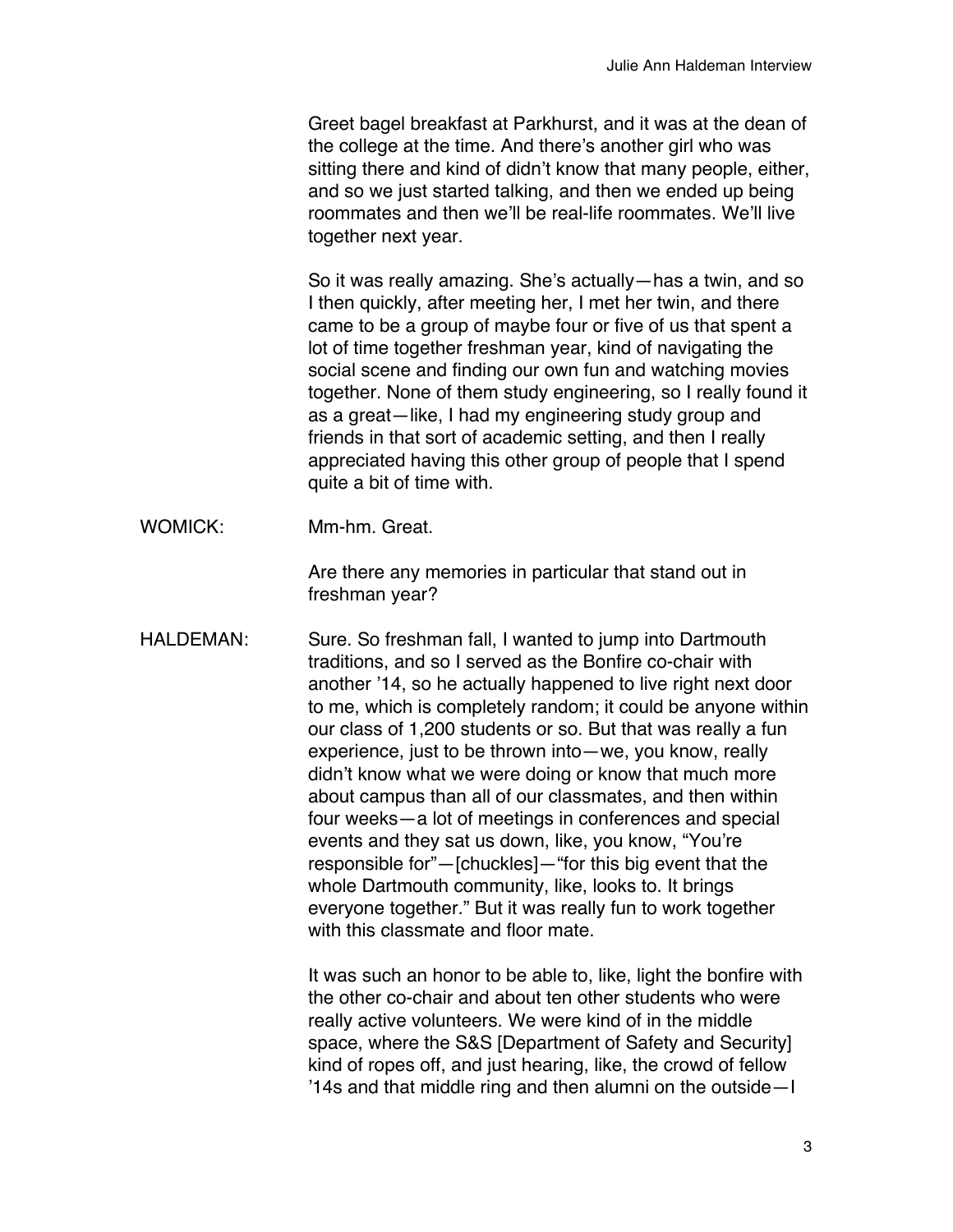think I'll always remember that in future homecomings. Hopefully I'll get to go to a lot more consecutively in the coming year.

WOMICK: Yeah. Anything else?

HALDEMAN: Not that I can recall right now, but maybe if it's okay to be not chronological?

- WOMICK: Oh, yeah, sure, we can jump around, yeah. But how about thinking about the transition from freshman to sophomore year? How was sophomore year different from freshman year?
- HALDEMAN: Sure. So I think by I think freshman year, much of what, like, either captured my interest and a lot of my time was spent, like, getting used to Dartmouth and, like, making new acquaintances and kind of navigating also the extracurricular activities. Like, I was just amazed that, like, coming out of a high school where they encouraged everyone to volunteer and that sort of thing, that here you had to apply to be in some of the extracurricular activities, to volunteer. There was a little bit more competitiveness even in the social and extracurricular space than I kind of had anticipated.

But I guess going into sophomore year, I was much more focused on my engineering studies, or I kind of got used to all of the other aspects of Dartmouth, some more aspects of Dartmouth's social life. And I actually was really fortunate to—well, I think really fortunate to be on campus all three summers here, so I was on campus my freshman summer, doing research at the Thayer School, rooming with another '14. And I think that gave me a chance to meet some '13s and some upperclassmen, so that going into sophomore year, I had a bit more maybe confidence in, like, knowing that, *Okay, I know what I'm committing to as an engineering major*. So sophomore year was really a time I dove into classes.

Also I started my involvement in Dartmouth Humanitarian Engineering. It's a student group at the Thayer School, and we work on sustainable, kind of collaborative engineering projects with communities in—at that time it was in Tanzania and Rwanda, and I really found the DHE group to be a really,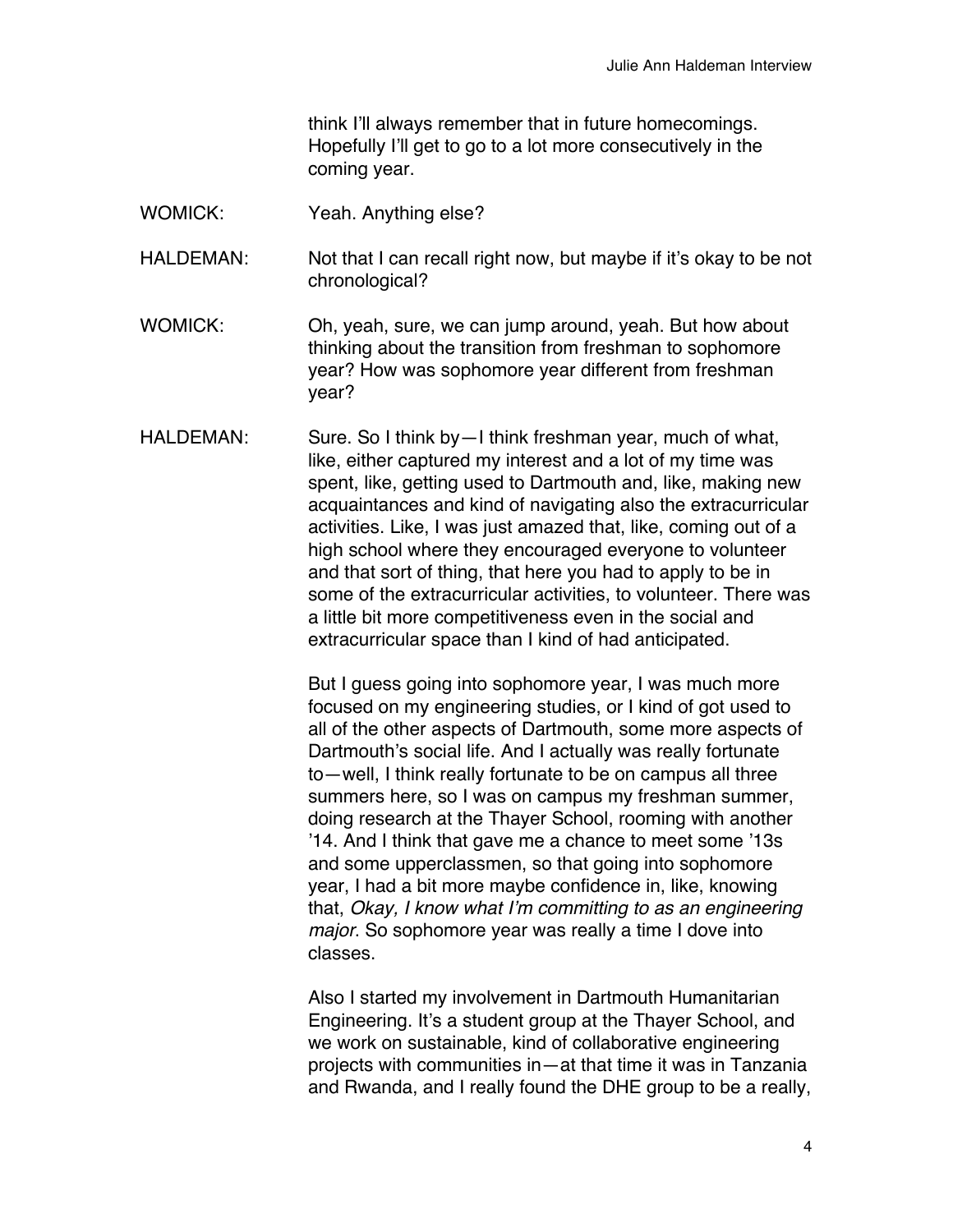like, inclusive and welcoming community, and especially as I didn't really have any engineering skills yet, per se, but I had lots of interest and desire to learn how it could be applied to more real-life settings [chuckles] before I'd even actually learned it. But it was great to jump in to the bioenergy group focused on alternative cooking fuels. And at the time we were also working on improved cook stoves. So, yeah, I loved that chance to be in the machine shop outside, testing, and—yeah.

- WOMICK: Why don't you talk about the culture at Thayer more?
- HALDEMAN: Sure, yeah. Well, I think that's a really special part of Dartmouth, is the Thayer community. We have an amazing space, as well, that you just walk into the atrium, and there's couches, and make a left you're in Couch Lab, and you can see students tinkering at all times of day. They're working on a project for class, and they need you to come and test their prototype and see how it works. Or they're, like, laboring away at a problem set. And there's always someone around. It's a great feeling that if you're working on, like, a problem set for, like, one of the entry-level or mid-level classes, you know, you can always find an upperclassman who has been there before, was frustrated by that problem and can probably coach you through it.

It's a really collaborative environment and atmosphere, and I'm not certain that you get that in all departments even within Dartmouth, and I would think certainly not in all other engineering schools.

But it's also great—I also loved how you didn't have to decide what type of engineering you were interested in. I very much changed my mind multiple times throughout. And it's, like, physics and engineering physics and just regular, no discipline engineering sciences, and now I'm chemical engineering. And having that flexibility to experiment with different courses is really wonderful, rather than committing your freshman or early sophomore years.

WOMICK: Mm-hm.

HALDEMAN: Oh, and sophomore fall is a pretty defining experience in most engineers' time here. I took Introduction to Engineering,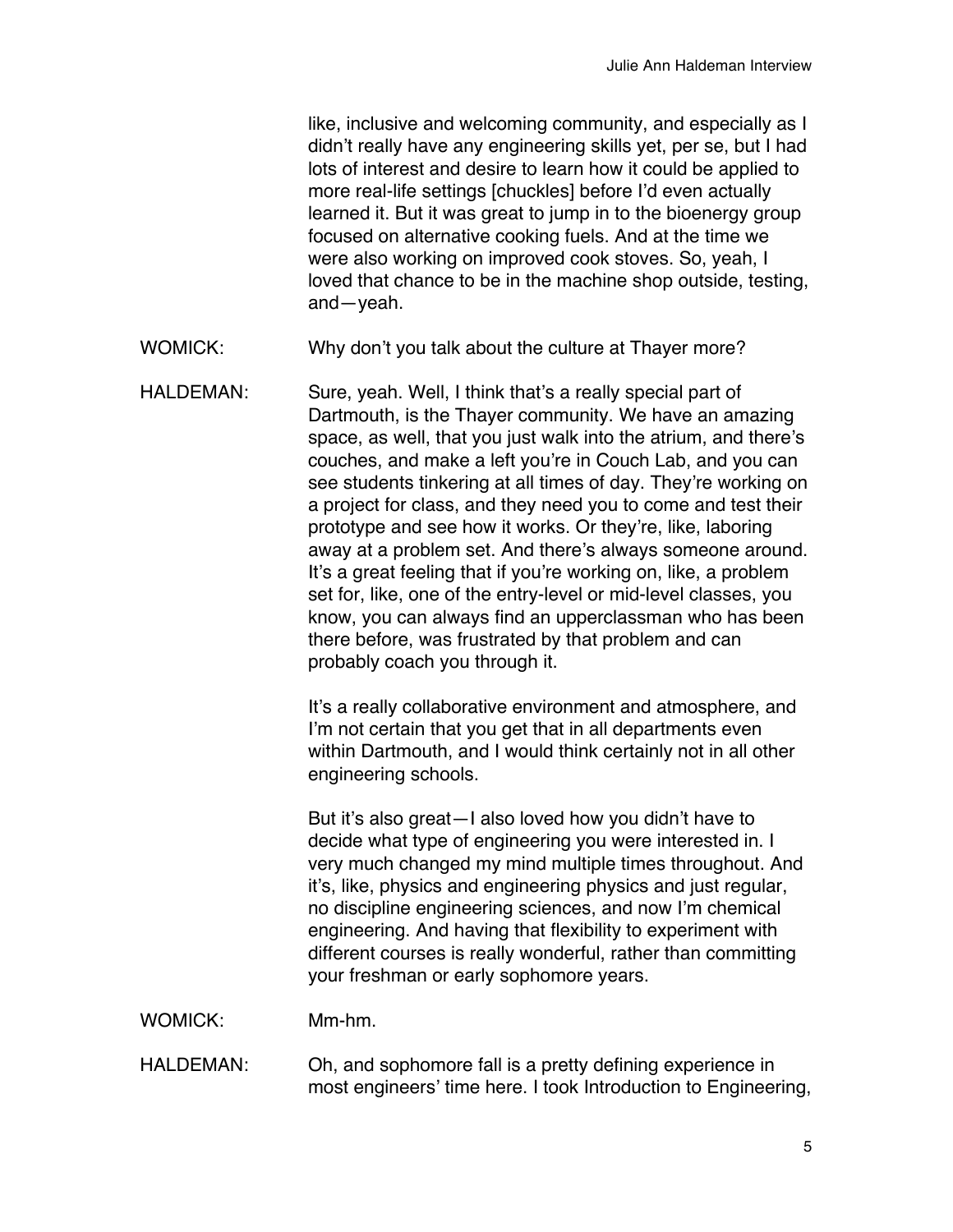which is ENGS 21, and it was taught by Professor John Collier, and he's, like, *the* teacher who—many professors teach his course, but he is, like, the hallmark professor for this class. And basically you have to design and build a prototype for a new product in ten weeks, and so I was with—I was in a team of four, three males, and we all had very different ideas of what we wanted to build. [Chuckles.] The guys in my group wanted to build this accessory to make a trick—like, for a trick bicycle. Like, basically you seem to do, like, pop a wheelie or that sort of thing. And I was, like, "I think that's a really small market for that sort of thing." [Both chuckle.] "Like, how are we going to test it?"

So we kind of did a compromise. We tried to make antilock brakes for bicycles. They're really a bad idea [chuckles], we learned in retrospect, and actually really dangerous to test [chuckles], if you can imagine, like, sophomores kind of trying—making this kind of, like, brought-together-not-reallywell-built-kind of accessory, and outside in the parking lot.

But in that class, you—it's intended to introduce you to the resources available up there in terms of the machine shop, and you have an instrument room, and also other faculty and advisers who can coach you in your project. But it's as much of, yeah, a crash course in working in teams [chuckles] and collaborating with three other people who all have very divergent ideas and schedules and priorities as far as, like, what they're looking to get out of the class.

WOMICK: Mm-hm.

HALDEMAN: And there's also—every two weeks you have to give another presentation or prepare a video, and so I think it was definitely a formative part of my engineering experience, just understanding—it was the first time kind of seeing what an engineer does—like, how engineering problem solving—like, brainstorming, and then, like, making a matrix of alternatives, thinking of all the materials you might use and all the possibilities, and then narrowing down a solution, prototyping, testing and repeating the cycle. It's really—that engineering problem solving loop is something you use over and over again for each class. So good to learn it early sophomore year. [Chuckles.]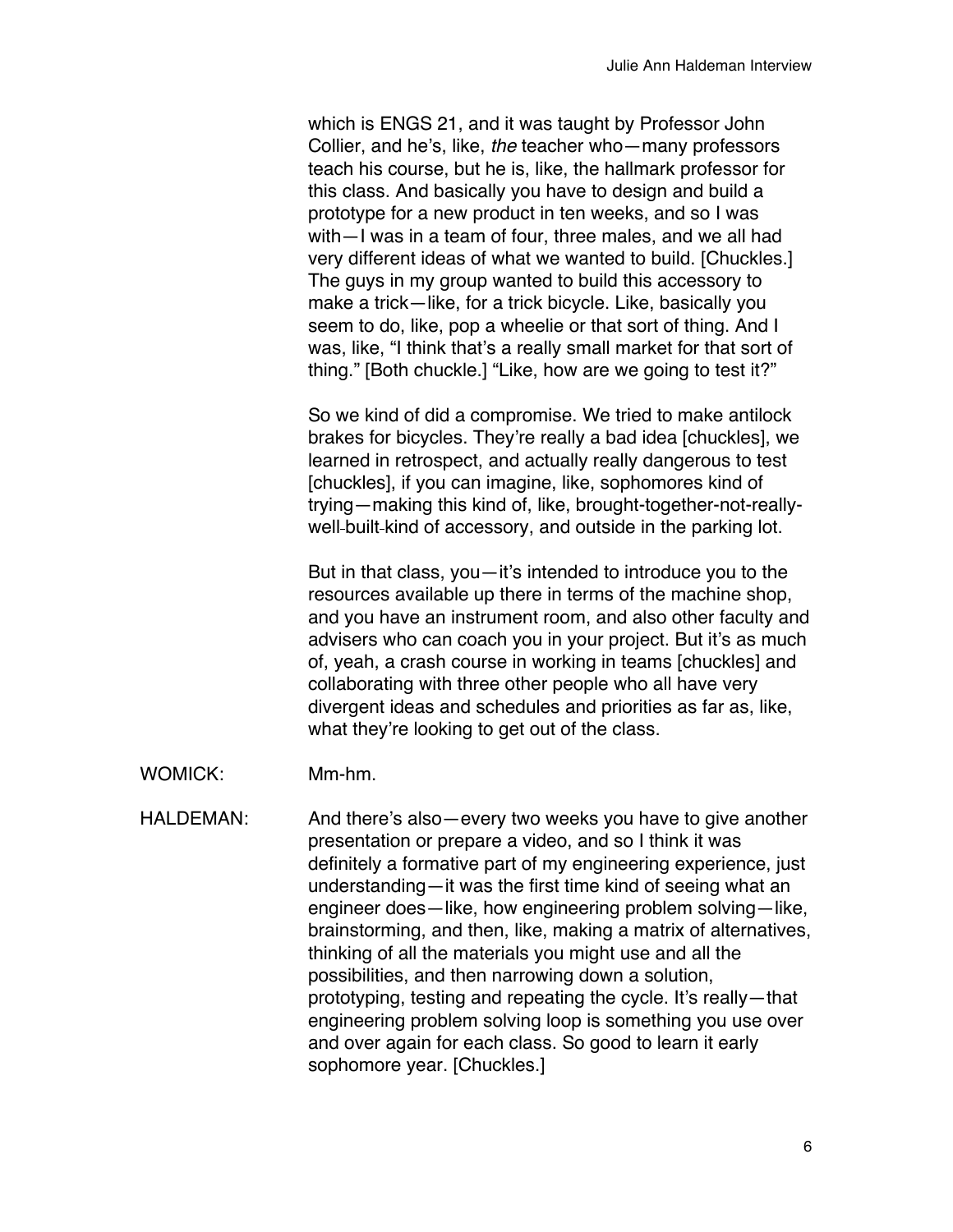| Yeah. |
|-------|
|       |

HALDEMAN: And practice it, make a few blunders but-

WOMICK: Yeah. What a way to get started!

HALDEMAN: Yeah, yeah. [Both chuckle.]

WOMICK: Anything else about sophomore year?

HALDEMAN: Yeah, sure. So I was on my sophomore fall and winter, and then my sophomore spring I went to Tanzania with Dartmouth Humanitarian Engineering.

WOMICK: Mm-hm.

HALDEMAN: So I was in a team of—there were just two others, so three of us, and we each traveled to Arusha and Kigoma. DHE had previously worked in Kigoma, which is kind of a more rural community in western Tanzania, and they worked with the Jane Goodall Institute, and our team's mission was to identify new potential partner—NGO partners, both international and local ones, for DHE to continue its projects in Arusha. It's slightly more accessible to Dartmouth students, and English is more widely spoken, or it's easier to find translators and materials, and logistically it kind of made sense for our organization.

> And so that was really kind of a wild experience, wonderful. I had never been to Africa before or, really, a developing country. And just diving in—you know, we had e-mail—ten or 20 potential NGOs, and then we met with about, like, eight to ten of them, and it was amazing. It's kind of a small network of people working in this kind of alternative cooking fuels and, like, sustainable development. It focused on environmental issues based in this region. And so it was wonderful. We'd meet someone, and they'd say, "Oh, we don't really—we're not that interested in the project, but [claps her hands] meet with our friends at this organization." And we were able to find two partners that DHE is currently—or continues to use. So that was a really fun experience and great learning experience.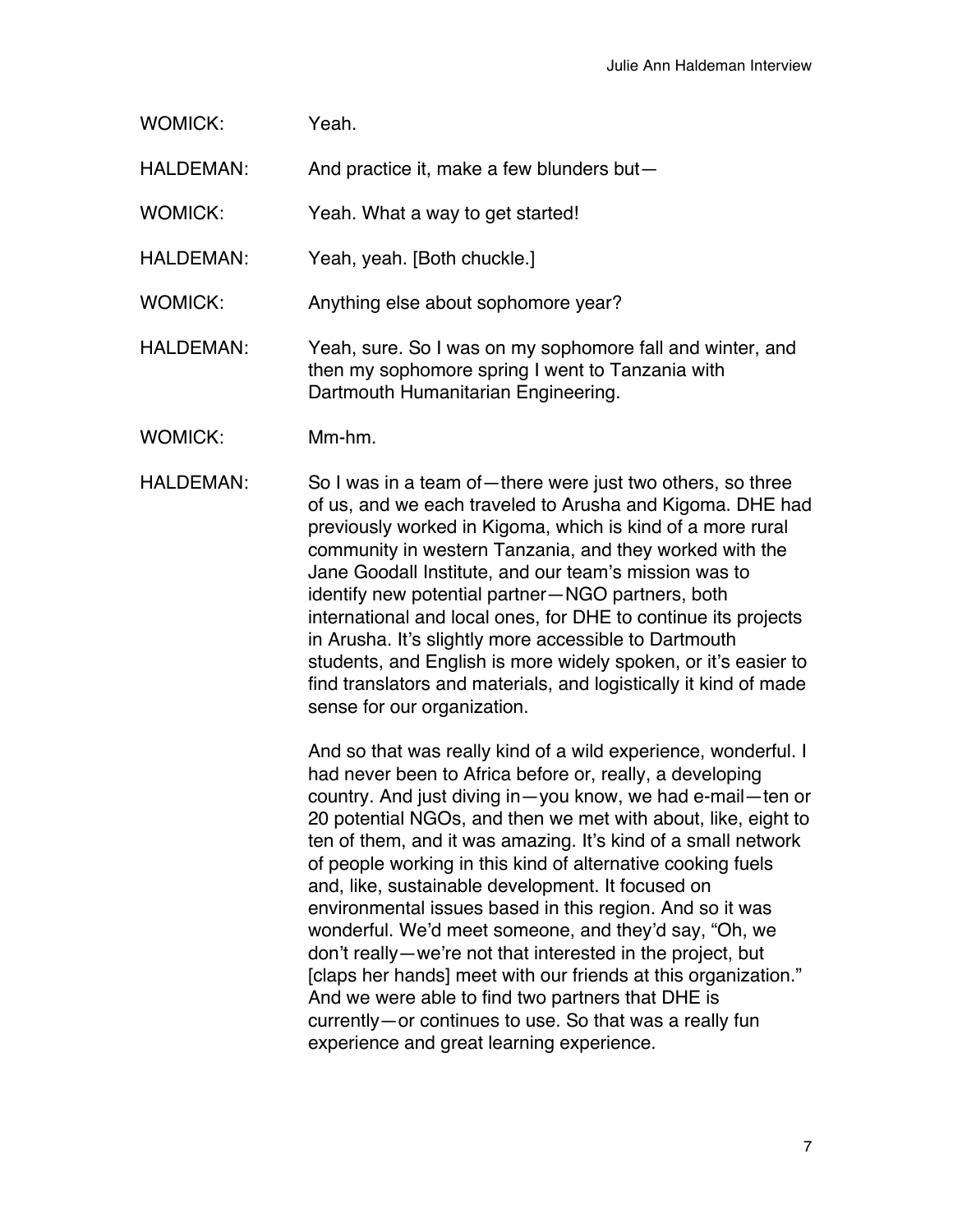I was suddenly—I joined the organization, like two terms previously, and now suddenly I was kind of pitching, explaining, like, "Oh, what are these briquettes?" They're, like, these doughnut-shaped fuel sources that substitute for charcoal or firewood, and how these improved cook stoves work in reducing, like, indoor air pollution and other—like, deforestation. And many times, women would spend long periods of time collecting firewood.

So, yeah, just wonderful to meet so many people working in this space, but them, of course, interacting with the users and doing some testing and prototyping—really, like, interviewing and understanding their needs and making sure we weren't just maybe fabricating a solution that *we* felt might be useful but really wouldn't fit into their routines.

- WOMICK: Mm-hm.
- HALDEMAN: So, yeah, I feel, yeah, really fortunate to have traveled with DHE and grateful for that experience.
- WOMICK: And what was it like coming back for sophomore summer right after that?
- HALDEMAN: Yeah, yeah, that was a big leap. [Laughter.] Being in Tanzania for ten weeks and then back to Hanover. But, oh, I loved the Hanover, the sophomore summer experience, since I had been on my freshman summer, I was, yeah, buckled down with classes a little bit more. Was able to, maybe, compared to some classmates who really just wanted to take in the whole sophomore summer experience.

But I took two pretty challenging engineering courses, but I just loved the feeling of walking around campus and seeing your classmates. At that time, as I am now with Senior Week, I kind of was surprised and shocked by how many '14s I didn't know or didn't recognize. I kind of had this impression that, *Oh, 1,200 students. Like, I'll maybe know—I don't know—two or three hundred and, like, recognize a good rest*, but it was wonderful to continue meeting new '14s I didn't know and just go to the river, rent a canoe or kayak and enjoy the beautiful outdoors.

WOMICK: Yeah. And what about junior year?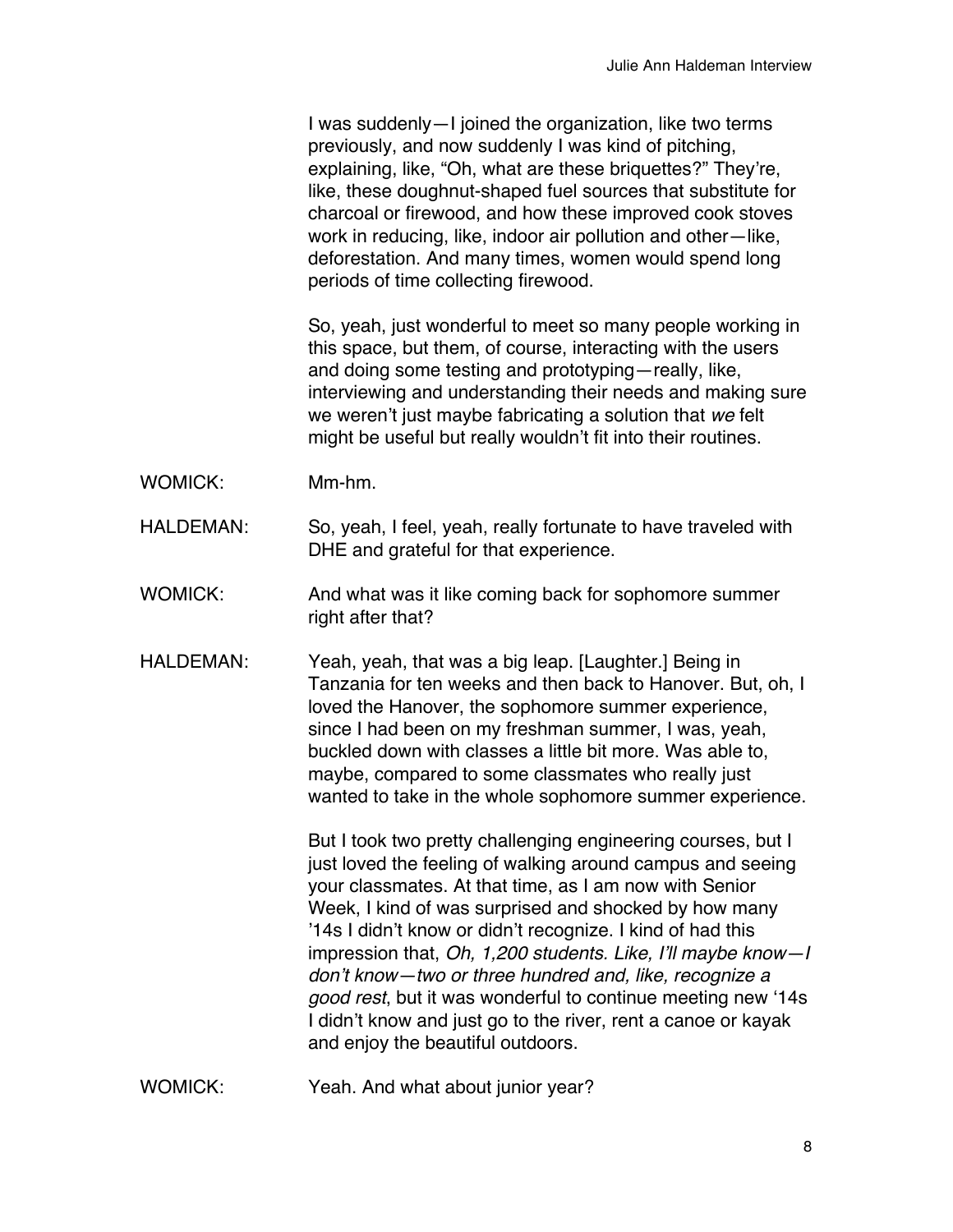HALDEMAN: Yeah. So junior year. That's when I finally decided I'd be a chemical engineer, so I bit the bullet and I took Orgo [chuckles] for two terms. That's really the commitment to be a chemical engineer. So that was the fall-winter, and obviously lots of time and effort, but I really loved the labs, and it was actually a pretty cool experience, looking back.

> And junior year I also—coming back from the Tanzania experience really increased my involvement with DHE, so I was leading this bioenergy group, teaching other students about how to make these briquettes and testing them on campus. Also diving more in my—I had a stretch of a year of classes, so my junior spring and then senior fall and winter, where I took only engineering classes. So that definitely took a lot of, like, stamina.

I loved it, though. I think when I was only focusing on engineering classes, the classes really had a lot of overlap or there were a lot of things that contributed from one experience to the other, and I was, like, not quite living at Thayer [chuckles] but spending a lot of—spending a lot of time there. But it's just such great professors and people in that environment that it wasn't too much stress. Like, it was difficult but not—it didn't turn me away from being an engineer.

I'm trying to think of what—oh, also junior year I started serving as a peer mentor coordinator for the Women in Science Program, so this is—the Women in Science Program has been at Dartmouth I think since the early 1990s, and they offer research internships for first-year students and then also a mentoring program, where firstyear women interested in the sciences are matched with upperclassmen. And so I had done a WISP research internship my freshman year in the Thayer School, and then my junior and senior years, I served as this peer mentor coordinator, so that meant kind of surveying the first-years and then finding upper-class women who either shared similar interests in terms of, like, disciplines or maybe athletics or outside of—extracurricular activities as well.

But that was a really good experience, to meet so many new, incoming students. But just to see their excitement coming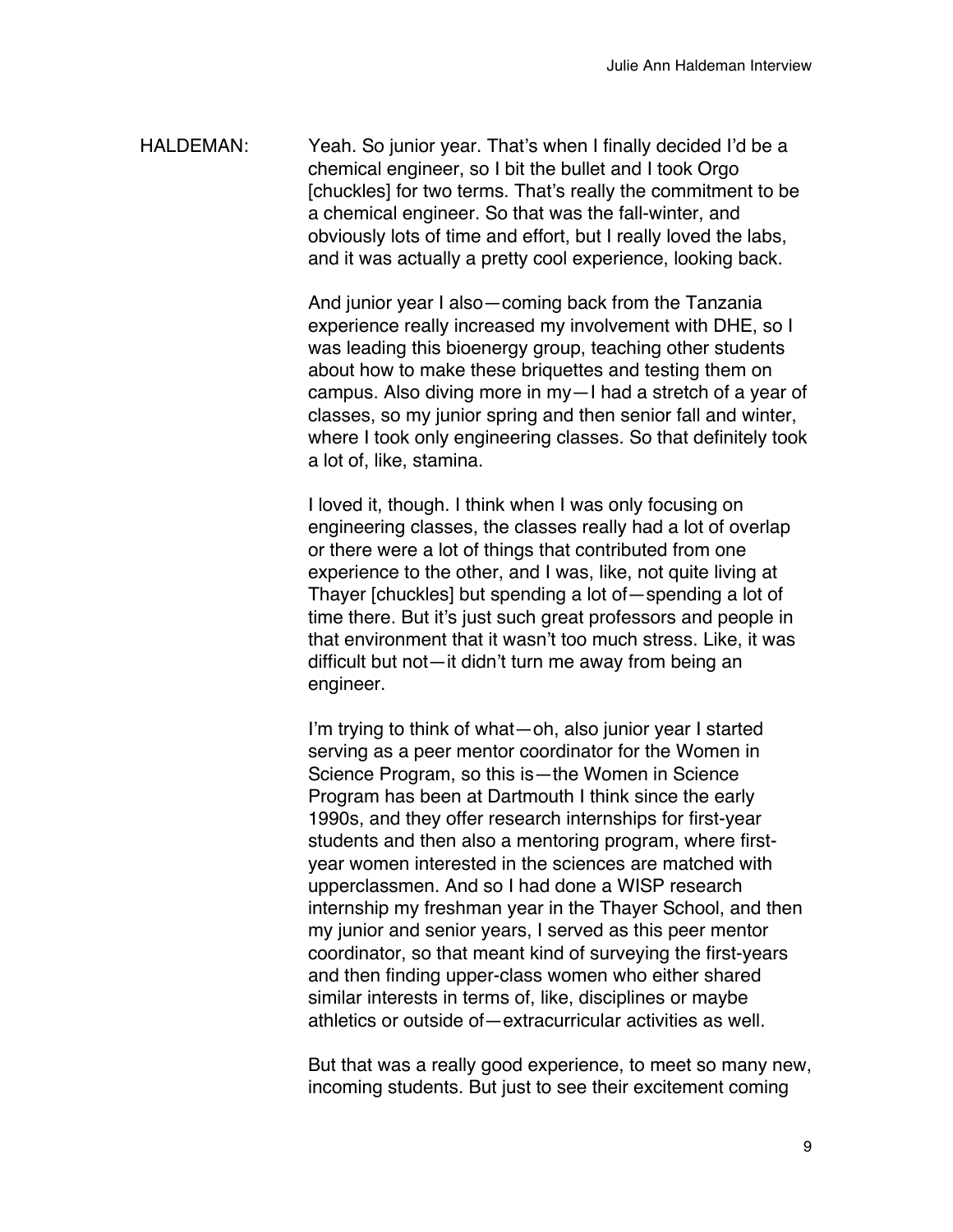into Dartmouth, and I definitely had the same—we have various check-ins throughout the year, so kind of in the fall we have, like, study skills in the sciences and then in the winter, like thinking about an internship, research opportunities for the summer and then also some social events throughout the year.

But just being able to spend time with them and understand their concerns and really kind of empathize—recognizing that it was so recently that I was in that situation and completely confused about classes. I, yeah, really enjoyed interacting with them and having that experience.

WOMICK: What about senior year?

HALDEMAN: Yeah. Senior year. [Chuckles.] Well, I was on campus again junior summer going into senior year.

- WOMICK: Mm-hm.
- HALDEMAN: So I was doing a program at the Tuck School called the Paganucci Fellows Program. As an engineer, I, you know, love my engineering classes but always thought I potentially might be interested in business, and so this really combined my interests. It's focused on social entrepreneurship and kind of international development and, like, business approaches to international development.

So we were working with this international nonprofit actually founded by two Dartmouth alums and then another student they had met at the Harvard Kennedy School of Government. But it was really neat to just be thrown into a group, a team with five other students, a mix of rising juniors and seniors. We were analyzing the emerging market for social impact bonds, a very new kind of finance mechanism for international development projects.

WOMICK: Mm-hm.

HALDEMAN: But I really appreciated that chance to interact with wonderful advisers at Tuck, who really, really appreciate your, like, made an active attempt to, like, get to know us as people and not just as students or as participants in this program, and have continued to be great mentors going into senior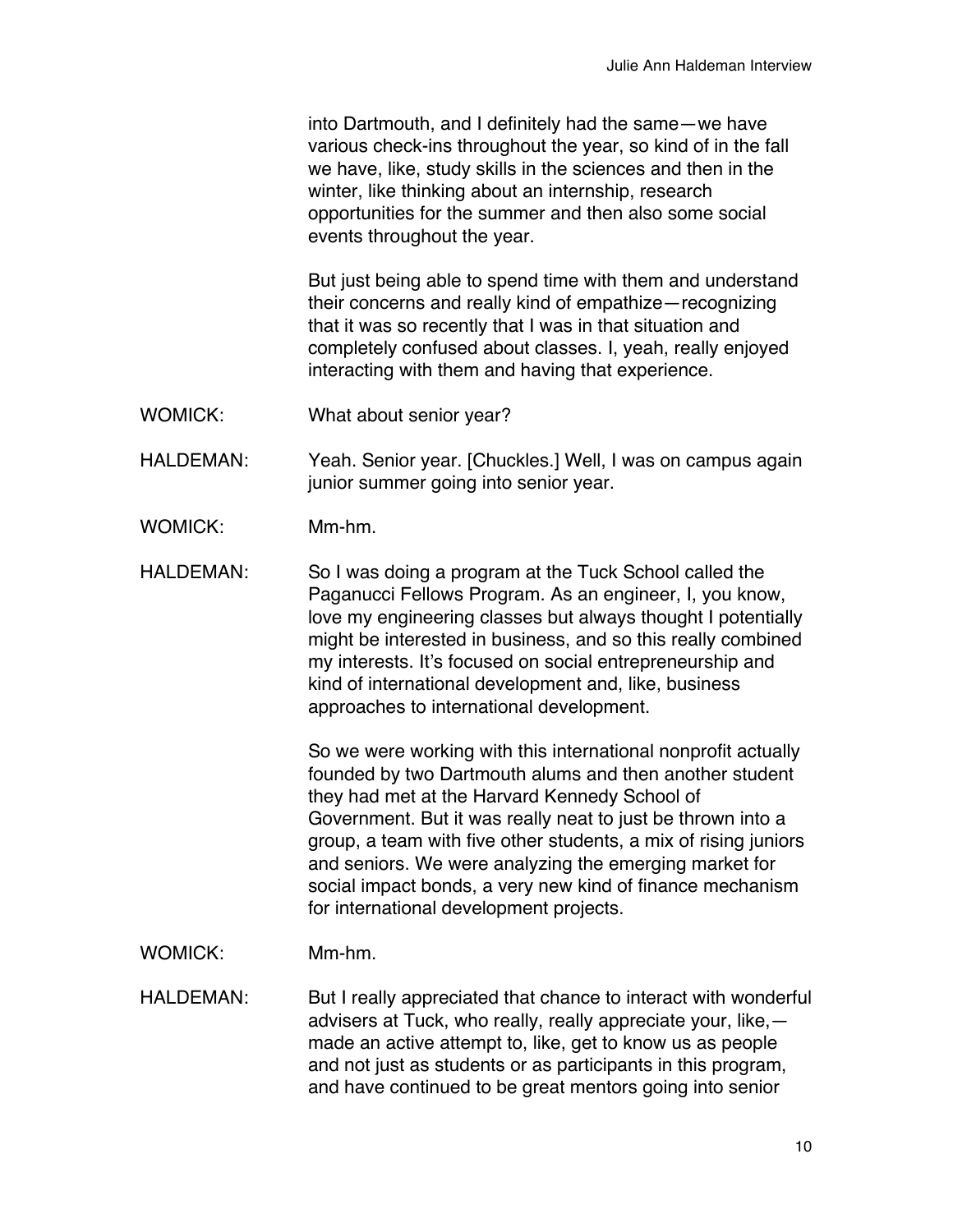year and thinking about applying for jobs and interviewing and those sorts of things.

But, so, yeah, coming out of that Paganucci experience in the summer—in the fall was a really busy whirlwind of applying for jobs and interviewing. And also I was taking ENGS 89/90, which is a two-term capstone course for engineering students seeking to get the bachelor of engineering, the B.E. degree. And some people joke that it's, like, the big version of ENGS 21 because it's two terms and you have a corporate client, and you have weekly conference calls and, like, very clear deliverables.

That was a really cool chance to—I was working with a team of four other students. There were five of us, all chemical engineers and one environmental engineer. And the company was in the space of wastewater treatment, and so we were looking at how you might use waste heat from concentrated solar power plants and use that heat in the capture that heat in the desalination process, so kind of using excess heat from the sun, captured from the sun in that process to desalinate water and then have both energy and clean water, so looking in, like, in fracking environments and also in oil fields, Middle East.

But, yeah, I was really just immersed in that project for—it's like, six months, and you're expected to work on it during the winter break. [Chuckles.] Yeah. [Chuckles.]

WOMICK: Whew!

## HALDEMAN: But, yeah, it was a real-life engineering challenge. Like, the professors, you know, don't have a solution manual. There's no one right answer that they're looking for. And so you have to do the double checks and due diligence to show your client and your advisers and your teammates that you are making the proper decisions, they're safe, and—ours is mostly design work, since CSP, concentrated solar power plants, are multimillion-dollar projects, and not like we could actually build. But out of computer modeling—

Yeah. And then in the fall I was also—at junior spring through this senior winter, I was serving as the president of DHE. And so it was a great chance to kind of recruit lots—in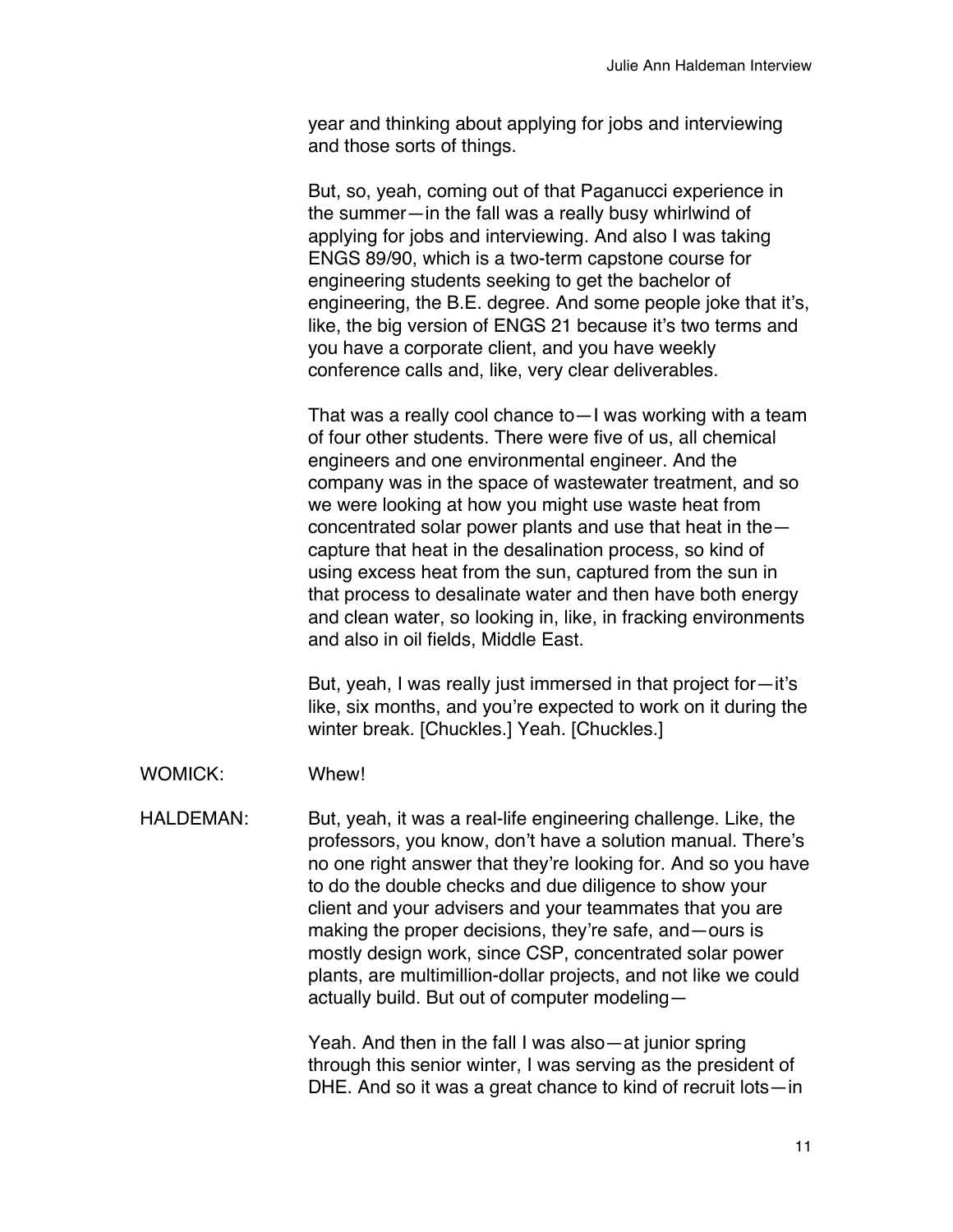the fall, we really concentrated on recruiting new members. DHE—we have a lot of devoted upperclassmen, who know the history of the projects and challenges we've faced with implementing them and interacting with communities and having upkeep. But in the fall, we were really focused on the kind of training new members.

It takes a while to kind of learn all those ins and outs and really understand, like, DHE's kind of history and projects we've worked on, so we were seeking to get interested students who might want to commit to DHE and learn that as they progress in their Dartmouth career.

WOMICK: Mm-hm.

HALDEMAN: But that was a—we had a very large student board. We had about 15 of us at one point, and that was a big learning experience for me, just—it's really difficult [chuckles] to manage and coordinate with, like, so many student leaders. And since then we've kind of downsized our board, but just finding ways to both capture the enthusiasm of all the students but then also that's manageable or like, all within the best interests of our organization, just balancing the energy and enthusiasm but also the difficulties of logistics and of other things. But, yeah, worth—it was worth going through those [chuckles] little hiccups and challenges here and there.

> Oh, and then the winter interim between senior fall and senior winter, I traveled with DHE to Peru, and so we were working on an assessment trip with the hydropower project, seeking to—we had collaborated with the Tuck School of Business. They have a first-year consulting project, where a team of Tuck students had identified potential partners for DHE in Peru, on the outskirts of Lima.

And so we kept in touch with one of the partners that identified as looking most promising, and during the winter break we went down to meet with them and kind of understand their interest in the project and also look at the physical site and determine whether it would be feasible, looking at the height, the head and the flow of the water.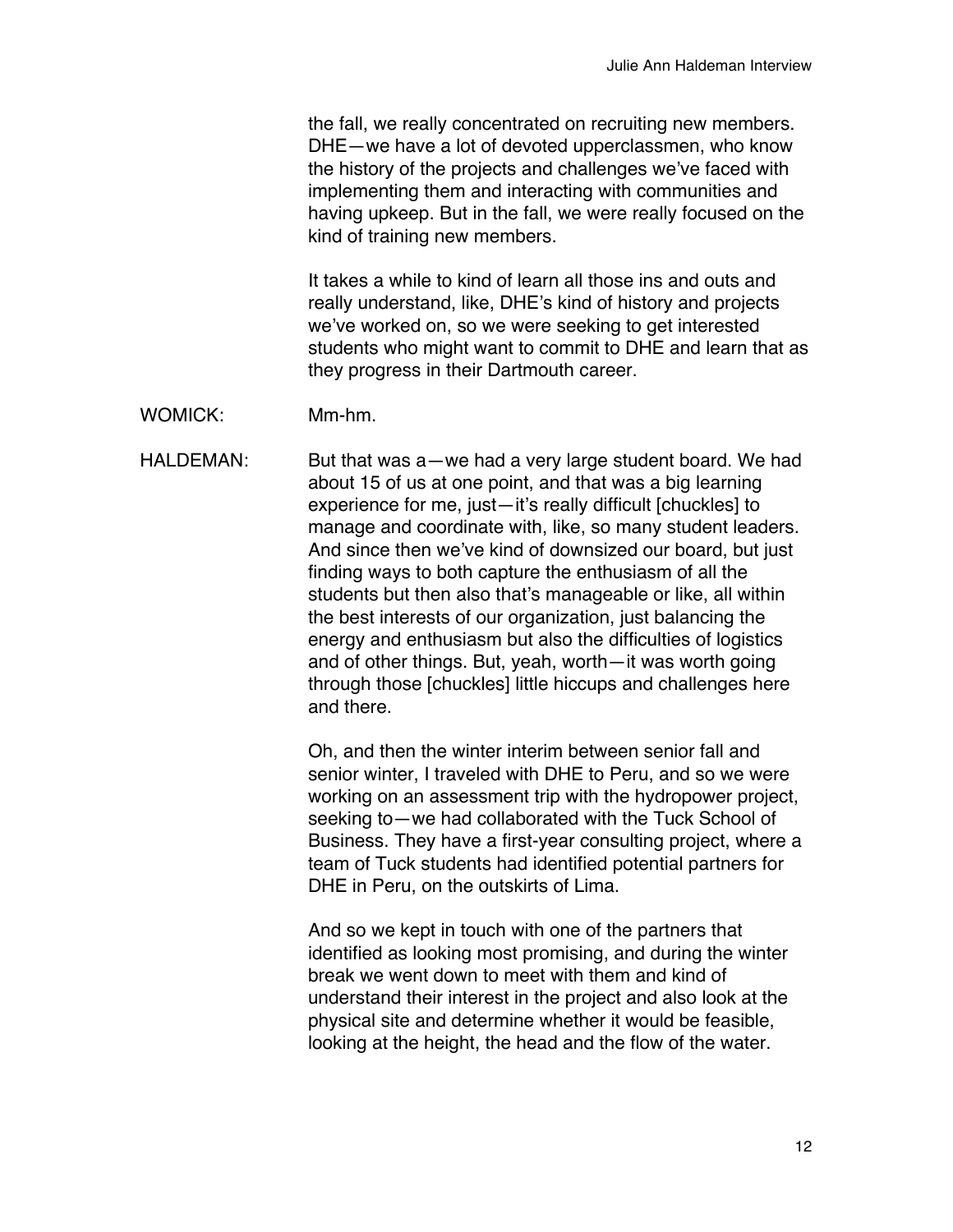And we went to two different sites with a team of four students, a mix of chemical and, like, I had a fluids background, fluid mechanics, and electrical. So I had devoted most of my time in DHE to the one group focused on cooking fuels, so it was neat to kind of switch gears and think about small-, very small-scale hydropower for charging these battery boxes, mostly used either to charge cell phones or for lighting in homes.

- WOMICK: Mm-hm. Sounds really cool.
- HALDEMAN: Yeah.

WOMICK: So what about the rest of senior year?

HALDEMAN: Yeah! The rest of senior year. In the senior winter I wrapped up the ENGS 89/90 project, so it was definitely a huge feeling of relief [laughs] when we had our final presentation and report.

> I also—I really have loved the experience of being a TA at Thayer, and so I was a TA once before in my junior fall. I had TA'd ENGS 21, which was that projects class I was speaking about earlier. And then this winter I TA'd two more classes, so I TA'd Engines 21 again, so for that class, being a TA you're kind of like a coach for one of these teams for four to five students, so you are mentoring them throughout this process of brainstorming if they have an idea that's either, like, really out there and maybe not so feasible or they are not sure where they can find resources to help at Thayer, you kind of just nudge them in the right direction and also teach them some skills in the machine shop and the instrument room.

> And then I also was a teaching assistant for Engines 18, which is System Dynamics of Policy Design and Analysis. I might have got the course title wrong, but it's taught by Professor Peterson. And I had taken Intro to System Dynamics, the engineering version of the class, my junior spring, and I had just loved and got captivated by this subject. It's kind of a neat way to apply the kind of systemslike, both math and terminology in, like, way of thinking from the engineering sciences to problems and issues in other disciplines.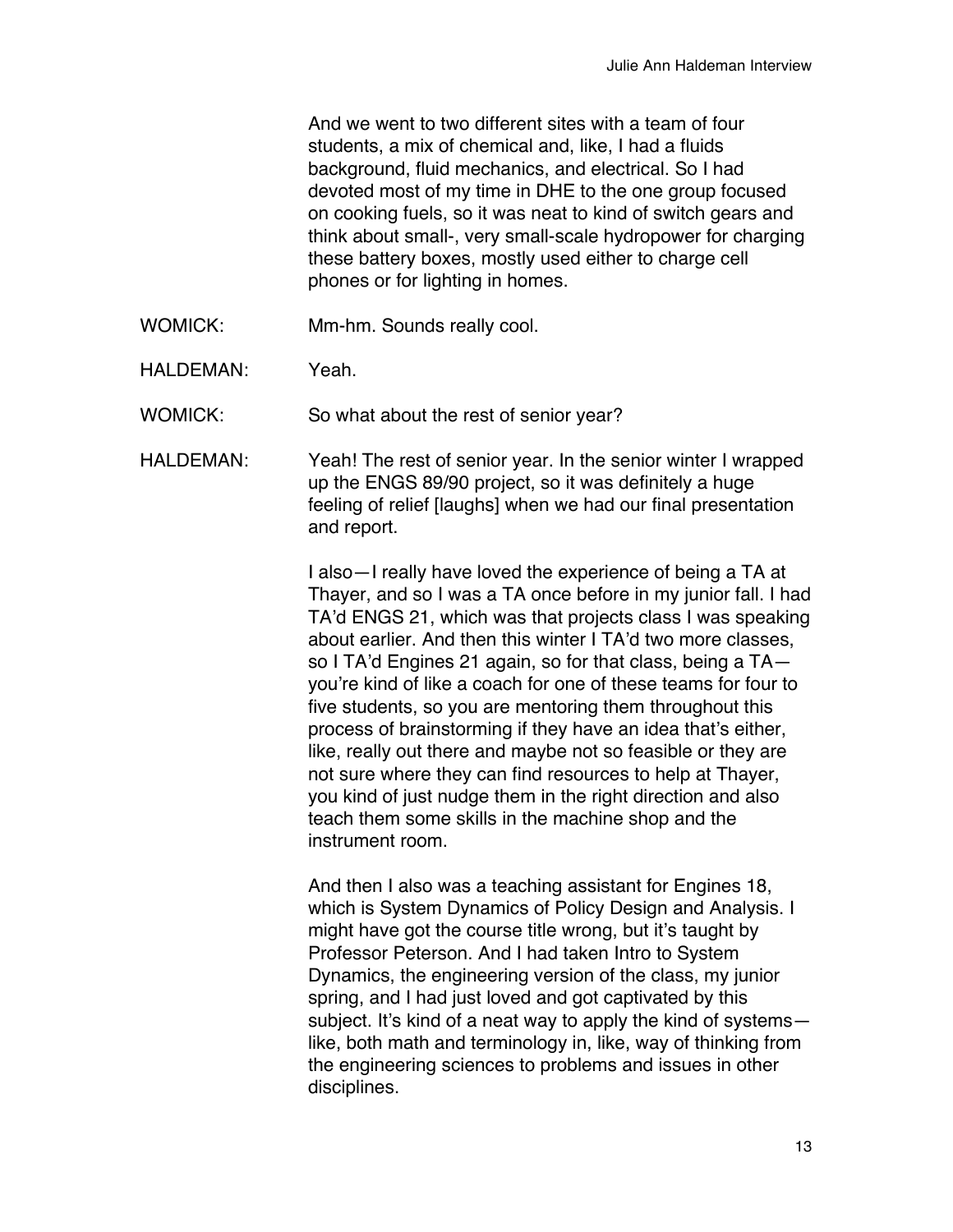You can use system dynamics to look at issues in,—like political issues or, like, business dynamics, like cycles of hiring and firing people. Or we even made a system dynamics model of, like, Romeo and Juliet's love for each other and how it oscillates [chuckles], so it can be applied to a wide array of subjects and disciplines.

And so this class was really a way to introduce non-majors to the subject in a kind of more approachable way, and it was really fun to work with—it was a pretty small class, about 15 or so students, and Professor Peterson's energy and enthusiasm for this topic and for his students is just unmatched, so really great to work alongside him and getting the students excited about system dynamics.

- WOMICK: Mm-hm.
- HALDEMAN: I have gotten so much out of being a TA. Just really makes like, solidifies *my* understanding of the topic but then also just to watch other students get really excited about the same thing is just—it is, yeah, really cool to—really cool to see.
- WOMICK: Yeah.

So I'm going to jump into some more abstract questions, but if you have any other stories or any things that pop up, feel free to jump in with those, of course.

HALDEMAN: Sure, sure.

WOMICK: So first off, I guess, how do you think your upbringing in early years impacted the way that you fit into the community here at Dartmouth?

HALDEMAN: Is it okay to take—I know you e-mailed the questions in advance, but is it okay to take a minute to, like,—

WOMICK: Yeah, sure.

HALDEMAN: [Agreed-upon pause.] Huh. I don't—yeah, that's a really good question, and I know it's been definitely a topic of interest and concern on our campus in light of, I don't know,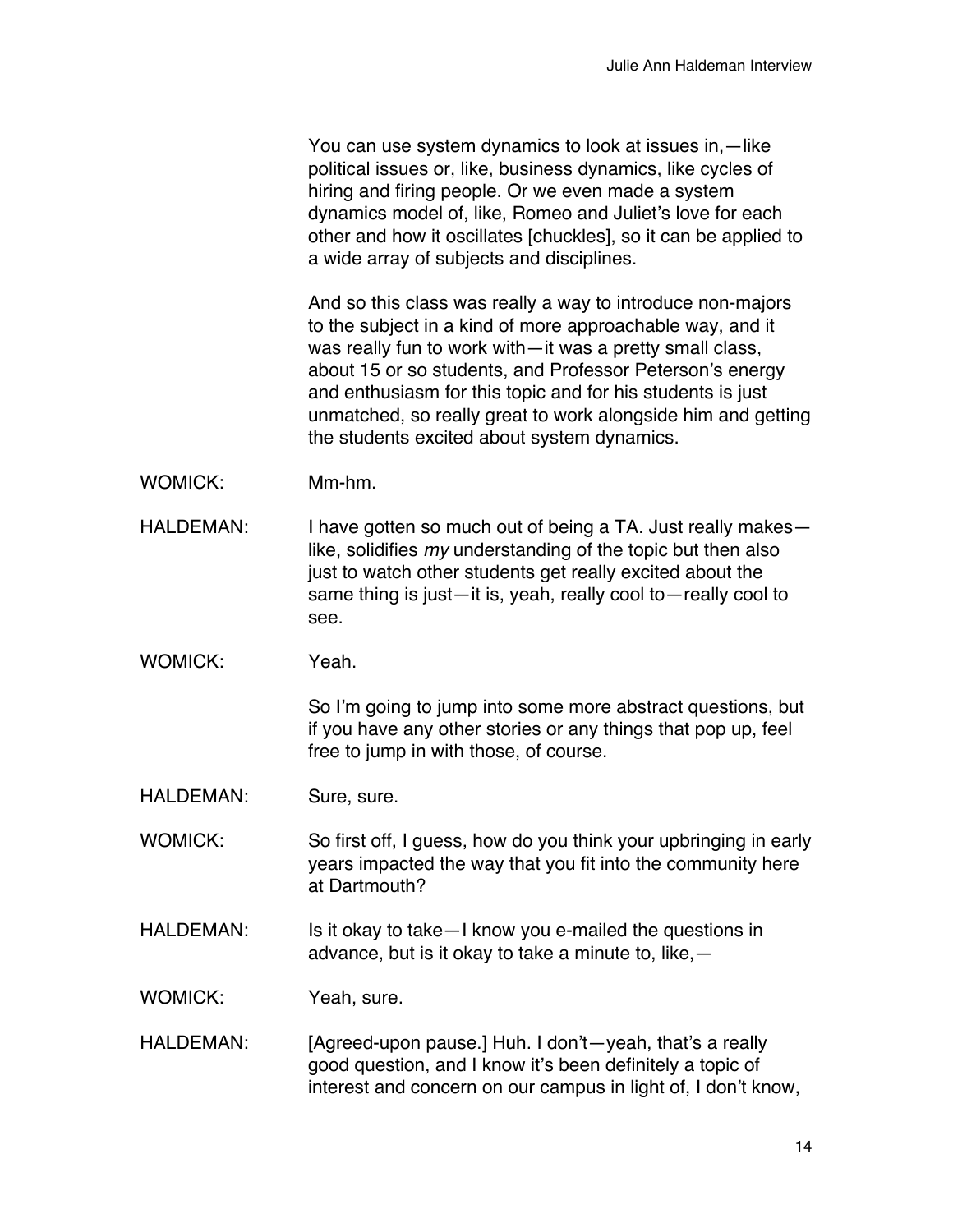recent events this past winter and spring, and discussion. Yeah, although I haven't been as thoughtful to think about how my upbringing might have impacted my time here, I think coming from, like, a pretty large public high school, I always was working with and learning with a pretty diverse mix of students, and it was in the suburbs, but there was a mix of different, like—still a mix of socioeconomic classes and races and that sort of thing, and also really a large you're one of the masses. There are, like, 2,000 kids at this school. So I think I was, you know, somewhat used to that environment, and maybe even Dartmouth is a little diverse, less diverse from my high school experience, and so I guess just in the classroom environment being acknowledging or tolerant that there would be many different opinions and there are some that you might not agree with but, like, that's part of your learning process, is being challenged by other perspectives that maybe you've never heard. And it really forces you to think and reflect on how you view a certain issue or challenges you to be more articulate in expressing why you feel certain ways.

- WOMICK: Mm-hm, yeah. So following up on that, would you like to talk about any of the recent controversies—the Freedom Budget or takeover of Parkhurst or any of those things?
- HALDEMAN: Sure. I know it's really polarizing on campus, so I don'tthese are just, like, my own views. So I appreciate and understand that—or bringing forth this—the Freedom Budget and other ways of making the feelings and desires and needs of certain racial or ethnic or socioeconomic groups on campus heard on campus. I think some of the methods chosen have been rather controversial or really kind of pull apart or polarize even people who might be willing to discuss such issues, or kind of maybe even it just separates people into a binary, two camps versus being the start of kind of productive discussions. So I guess that would be maybe my one, like, criticism or remark.

Yeah, I think maybe—I haven't been too involved in policy during my time here at Dartmouth, but from my experiences, the just kind of one-on-one conversations or small group discussions, not always in a structured environment like a committee meeting or a forum, I sometimes find those to be the most effective in brainstorming in ways that there's not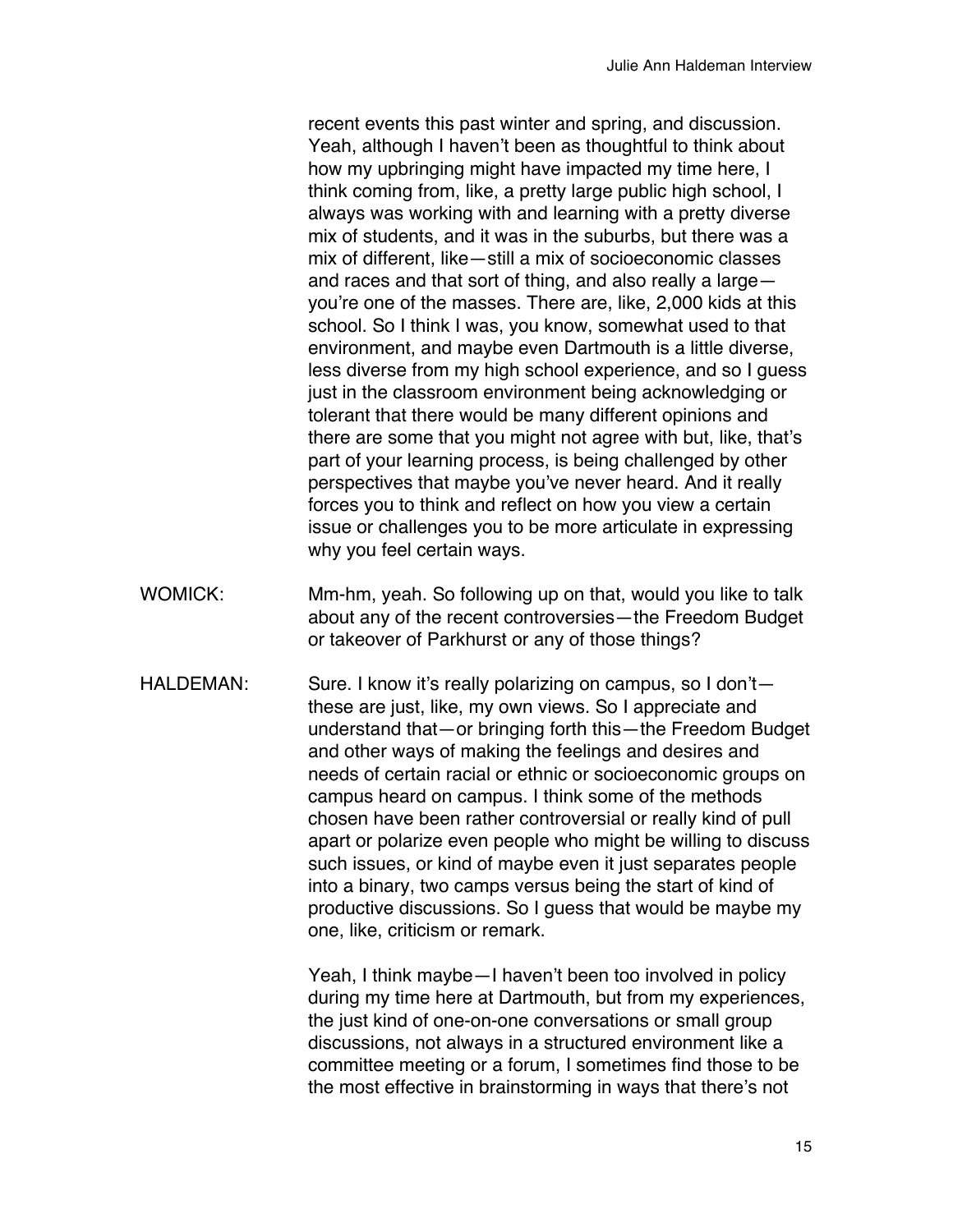pressure either to, like, have others agree with you or—yeah, I don't know. I will be, I guess, kind of sad to be leaving Dartmouth at such a kind of critical point in our, like,—as far as our social sphere life, but I'll be interested to follow as an alum and excited to see kind of what progress is being made.

I think it's great that Dartmouth is able to acknowledge and tackle these issues head on versus maybe other places; it might be swept under the rug, like "it doesn't happen here."

WOMICK: Yeah. Great. Thanks.

Would you say that there is such a thing as a, quote, "Dartmouth Community"?

HALDEMAN: Yes. Maybe I bleed green too much or I'm too much of a Dartmouth fanatic, but I think that—people define it different ways, and I don't think there's one, like, Dartmouth community. I think if everybody wrote about it or spoke about it, it would look really different, based on how you spent your time here, who you interacted with.

> But I think there is something about this place and this group of people and the traditions and also the, like, set of community standards that we seek to uphold—I would think there'd be some overlap or some common bond that, like, either people would recognize that, oh, this certain way of thinking or this, like, belief roots back to maybe my time at Dartmouth or when you're in the postgraduate life, I think when I meet other Dartmouth alumni, or even just when I was at home or at other points before coming to Dartmouth, it seems that there's kind of like an immediate connection with the college or with—yeah, I feel really strong—

I served on the Committee on Standards for three of my years here, and certainly a kind of—not always—you know, not really a fun thing to be part of, but kind of, I feel, pretty important. It helped me to understand, like, what are the community standards and also how they're interpreted.

I think that we—sorry, I lost my train of thought. I think it's pretty special that, as a smaller college and campus, that we do have these community standards that we abide by and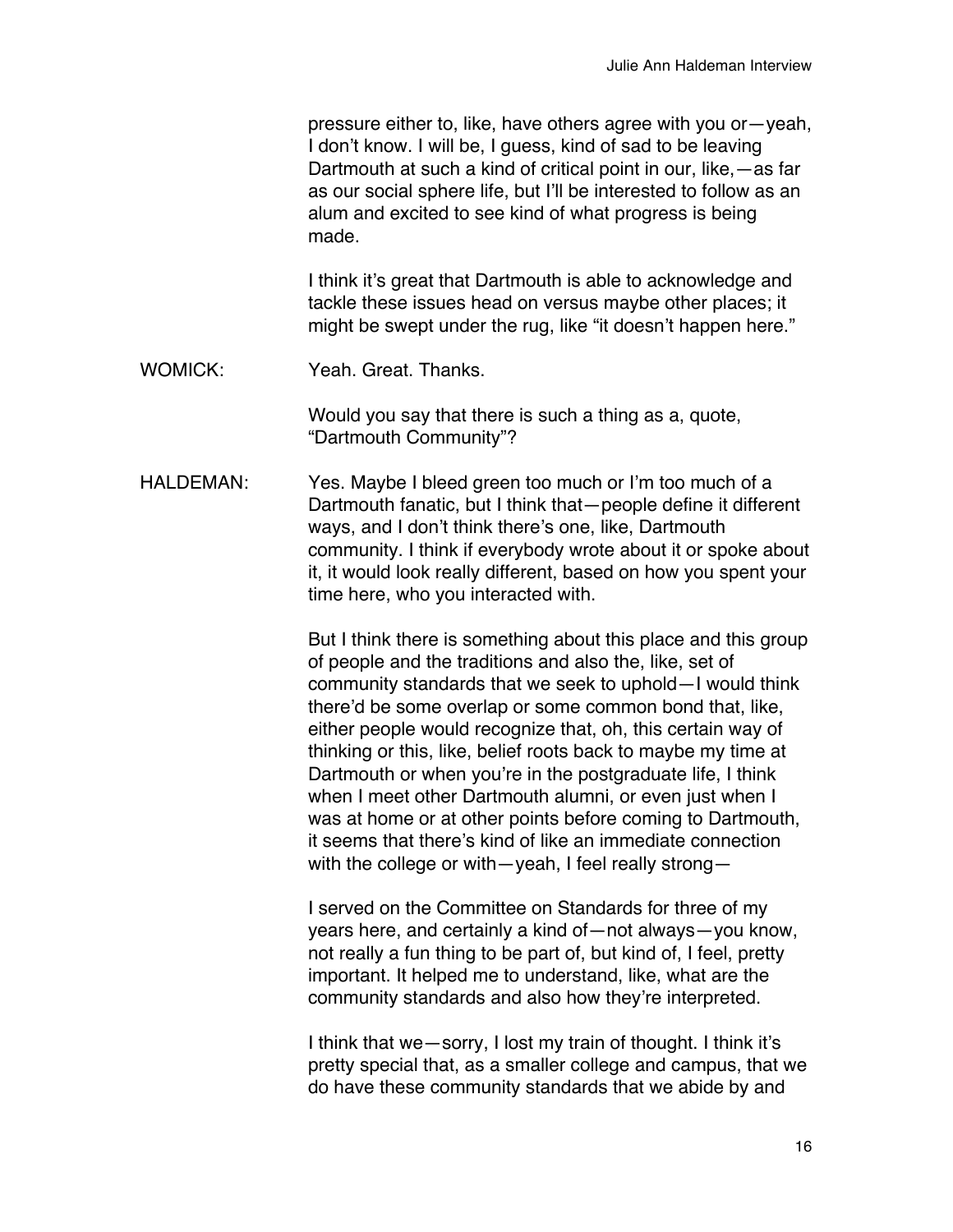also self regulate, and I—yeah, just feel that—I think that a lot of—I think when you enter freshman year, it's through the orientation and other processes and even upperclassmen mentoring—it's pretty clear why it's important to join into—I don't think being part of the Dartmouth community requires one to either lose their other beliefs or their other feelings or desires, it's just a way of coming together to support an institution.

Sorry, not the most articulate—[Chuckles.]

WOMICK: That was fine.

Would you say that there are people who have an easier time fitting in at Dartmouth than others?

HALDEMAN: Yes, I think to some extent. I think there's pockets of students who come from similar boarding schools or prep schools, or if you were on sports teams and come earlier, you have, built in, 30 or 40 friends or something, yeah, I think there are—it certainly must be more challenging for certain students from—you know, from further areas or who don't have anyone from their home town or region or country, even, here.

> But I'd like to hope or think that some of the kind of mentoring or other programs we have, either formal or informal, built in here could start to help those students, like, acclimate to this process or not to this—more to this environment, and, yeah, not by changing how they think or what they believe but more of, like, just seeing social interactions here and how—yeah.

- WOMICK: Mm-hm.
- HALDEMAN: Yeah.

WOMICK: Okay.

Do you think that the Dartmouth community has changed during your time here?

HALDEMAN: Yeah. Well, I think the past two years, with the recent—with the Freedom Budget and—was it last spring?—with our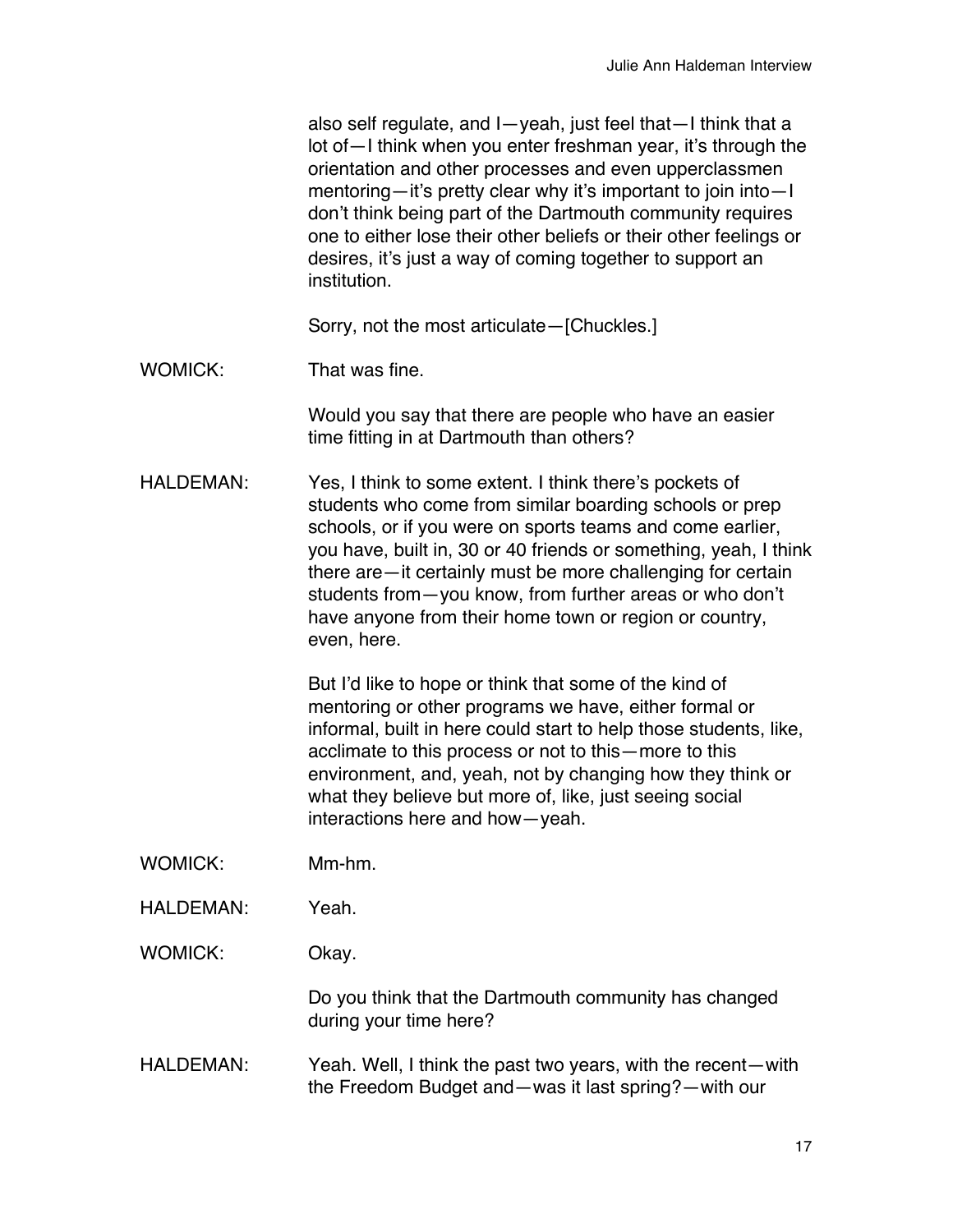Dimensions protest and our Community Day in gathering in front of Dartmouth Hall. I think it's going to shift to a much more vocal discussion about social issues on campus. I think before that, I don't recall which fall it was, but there was the small, like, tent in front of Collis for, like, the 99 versus the 1 percent for that movement. But I don't really recall too much political or social discussions kind of freshman and sophomore years. It could have been a function of just being new to Dartmouth and overwhelmed by so many other things.

But, yeah, I think there has been some sort of shift in campus sentiment. We also had a lot of different administrators during our time here. There was just an article in *The D* about how many administrative turnovers there's been. I think that can be tough on an institution and on students, that there's not as much stability in the people who are kind of guiding and shaping our institution. And so hopefully it seems that President Hanlon is here for quite a while, and so it'll be exciting to follow and see what might come in the next few years.

- WOMICK: How much of an impact do you think who the president is has on Dartmouth?
- HALDEMAN: Yeah, so I think that the president serves as the face to the public of Dartmouth College, and I think President Kim brought a lot of enthusiasm and energy in different ways than President Hanlon and certainly pushing forward, like, the—I think there's a collaboration between multiple consortium of colleges working together on, like, drinkingrelated, high-risk drinking, and I think he really spearheaded that effort. We need to see how President Hanlon is really emphasizing the experiential learning and, like,—very much of my Dartmouth experience has been shaped by hands-on projects, if you call it that, through DHE, through ENGS 21, ENGS 89/90, that I know in a liberal arts environment, it's not always intuitive to have done these real-world projects if you're here to study the great works, but at least in the engineering sciences, it's really applicable and relevant.

Also President Hanlon's push towards a new entrepreneurship center. Yeah, so—I don't know, I think the president brings different visions to the college, and just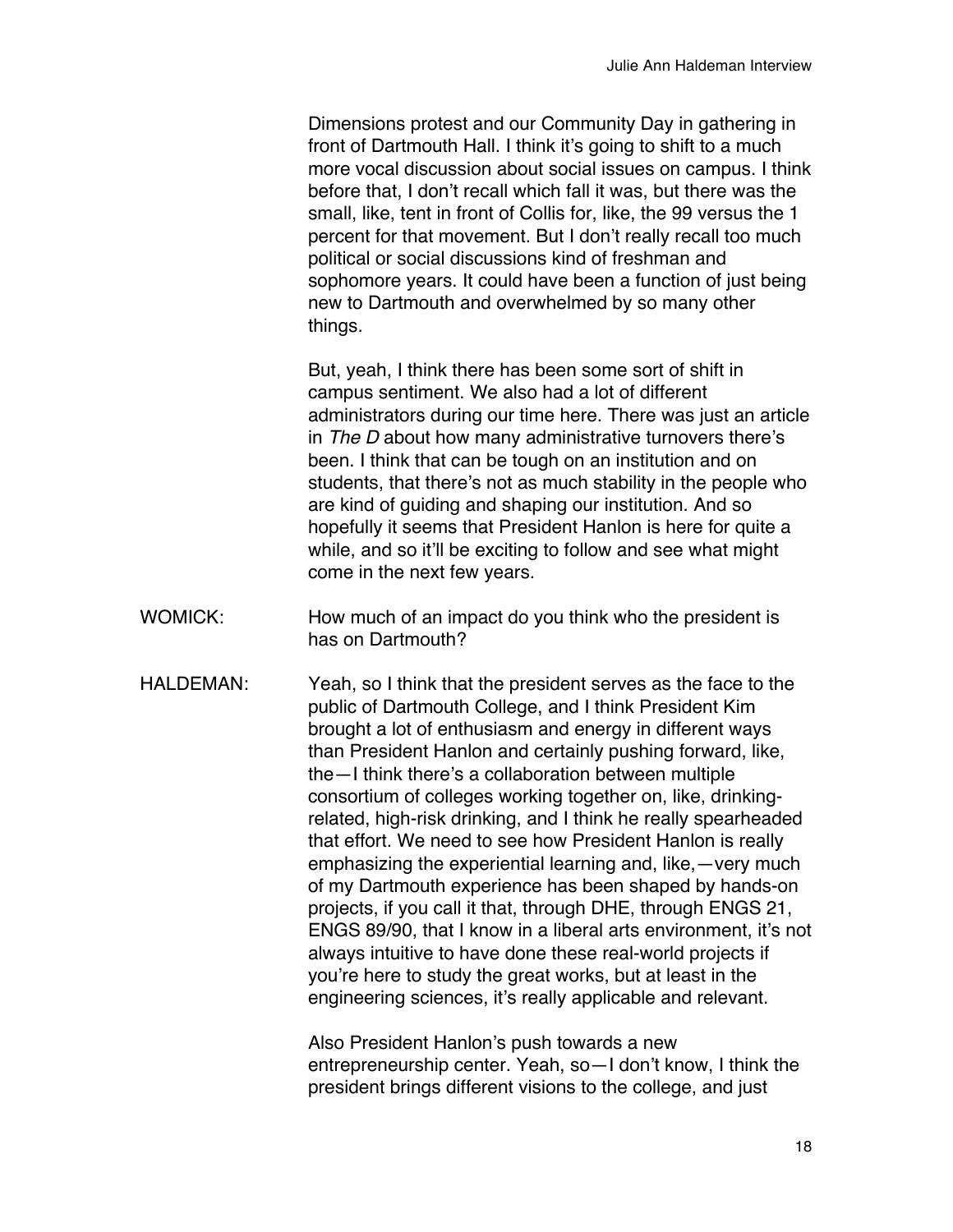being here—it takes a few years, of course, for others to become aware of that vision and to jump on board and further it. So, yeah, it'll be neat to—it seems like—Gail Gentes [pronounced jen-TEES] is a wonderful force here on campus to really leading the experiential learning, actionbased learning effort. So I'm excited to see that.

- WOMICK: Were there ever any times during your four years here that you felt like maybe you didn't fit in or didn't belong or weren't welcome?
- HALDEMAN: [Pause.] Yeah, so there's definitely certain instances of that. I think, at least in the situations I've been, people have been really welcoming and inclusive, so that initial period of, like, *Oh, I've never been to this sort of meeting* and, like, *they have a really strange, like, greeting to each other* or *they have this weird song that they sing* or things like that were kind of minimized because I, you know, like, trusted the people I had come with or had some sort of people welcoming—yeah, welcoming to this new environment. Yeah, I guess I can't really pinpoint too many times when I've definitely felt like an outsider here. But it could just—I also tend to look at things pretty optimistically and don't like to see things as a challenge or a—so I could be brushing off maybe some time. [Chuckles.]

But I like to think that if I'm invited to an event or to a, you know, meeting or something that, you know, people would like me to be there to contribute, and I try to immerse myself in that environment. Yeah.

- WOMICK: How do you think you've changed at Dartmouth?
- HALDEMAN: Yeah, I think I've become a lot more outgoing. I was—I always considered—I recently read Susan Cain's book, *Quiet*, and just kind of discussing what does it mean to be an introvert or an extrovert. And I don't think it's a complete binary. I think you can be an introvert in some situations; an extrovert, depending on it. But I guess coming into Dartmouth, I definitely more identify as being an introvert just in terms of how I prefer to spend my time and also just finding some, like, social interactions and situations more draining versus, like, extroverts tend to find it more—you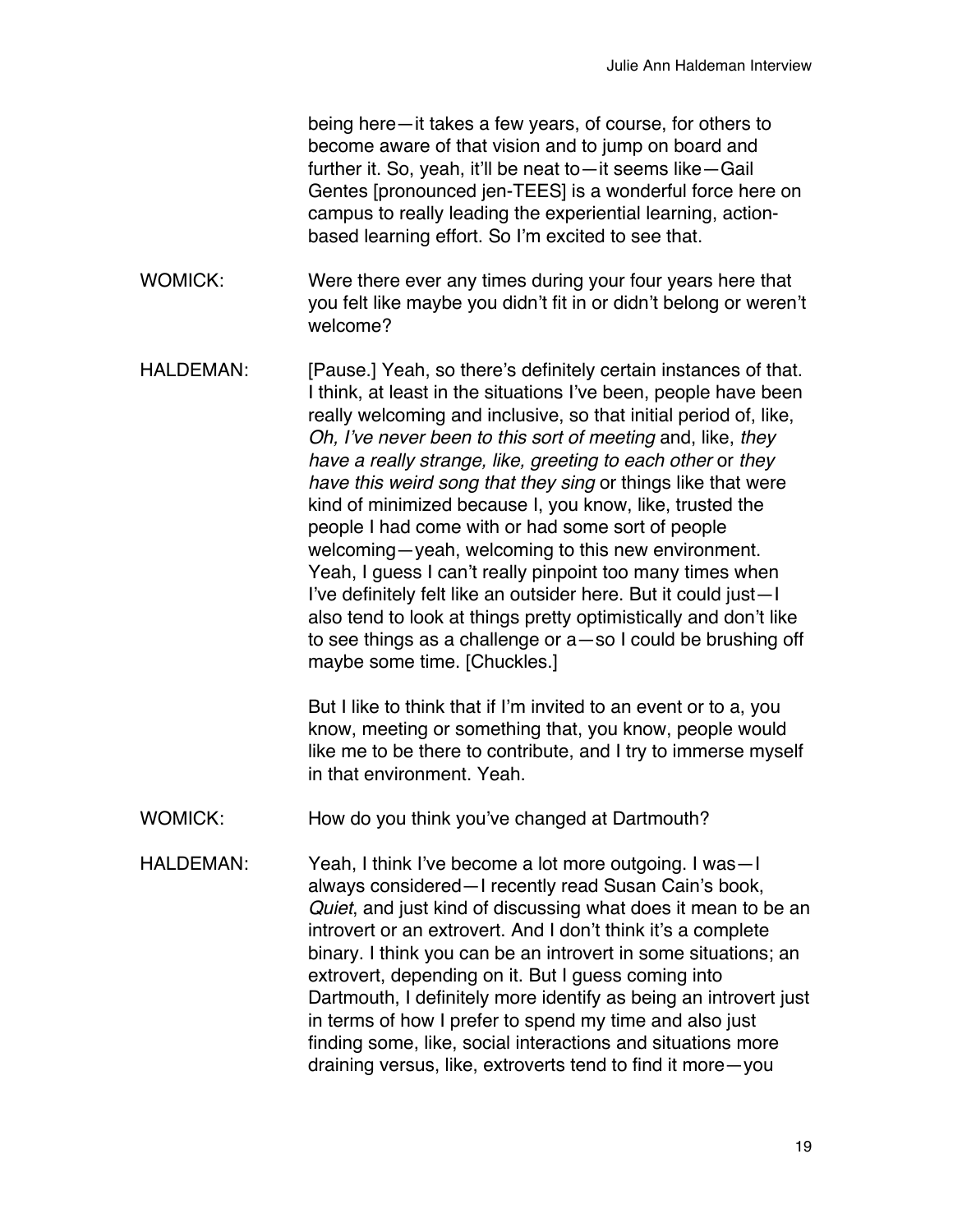know, bringing energy, gets you fueled off, ready for a day or ready to tackle a challenge of something.

Yeah, I think I've really grown to appreciate spending time with my peers and how much I can learn from fellow classmates, upperclassmen, underclassmen. People have a diverse array of experiences here, both in how they spend their time here in Hanover and also their family life and what they've brought with them from their high school and from their upbringing.

And so I've especially pushed this year, senior year, trying to spend as much—I'm really intentional about making kind of lunch dates or dinners and trying to reach out and get to know other people that maybe I've always said hi to but don't really know super well. And so I think, yeah, I've become a bit more outgoing during my time here.

But I think it's, you know, somewhat for a good reason. I'd like to learn more about other people, and that's kind of a way to—if you're more willing to put yourself out there, say hello first and kind of initiate a meal or a meeting or something, then you can learn a lot in response.

- WOMICK: So looking ahead past graduation, how do you imagine yourself staying connected with the college?
- HALDEMAN: Sure. So I'm really excited. I'm a member of the senior executive committee. So there's 20 of us who are the Class of 2014, class council of sorts for the next five years. So we are working together to plan, like, mini reunions in various cities. Also our, like, mini reunion during fall of 2014 Homecoming in just a few months. And then also our fifthyear reunion, and I'm leading the class project, so we're trying to investigate what, you know, either a physical mark or a donation of some other sort that we could, our class could give to the college to kind of leave our mark after we graduated.

But it's a really enthusiastic group of people who are even it's a mix of people, so not just people who—I unfortunately didn't really serve on class council during my time here, but I think we come from a lot of different—like, different communities on campus. We're just doing a video project.